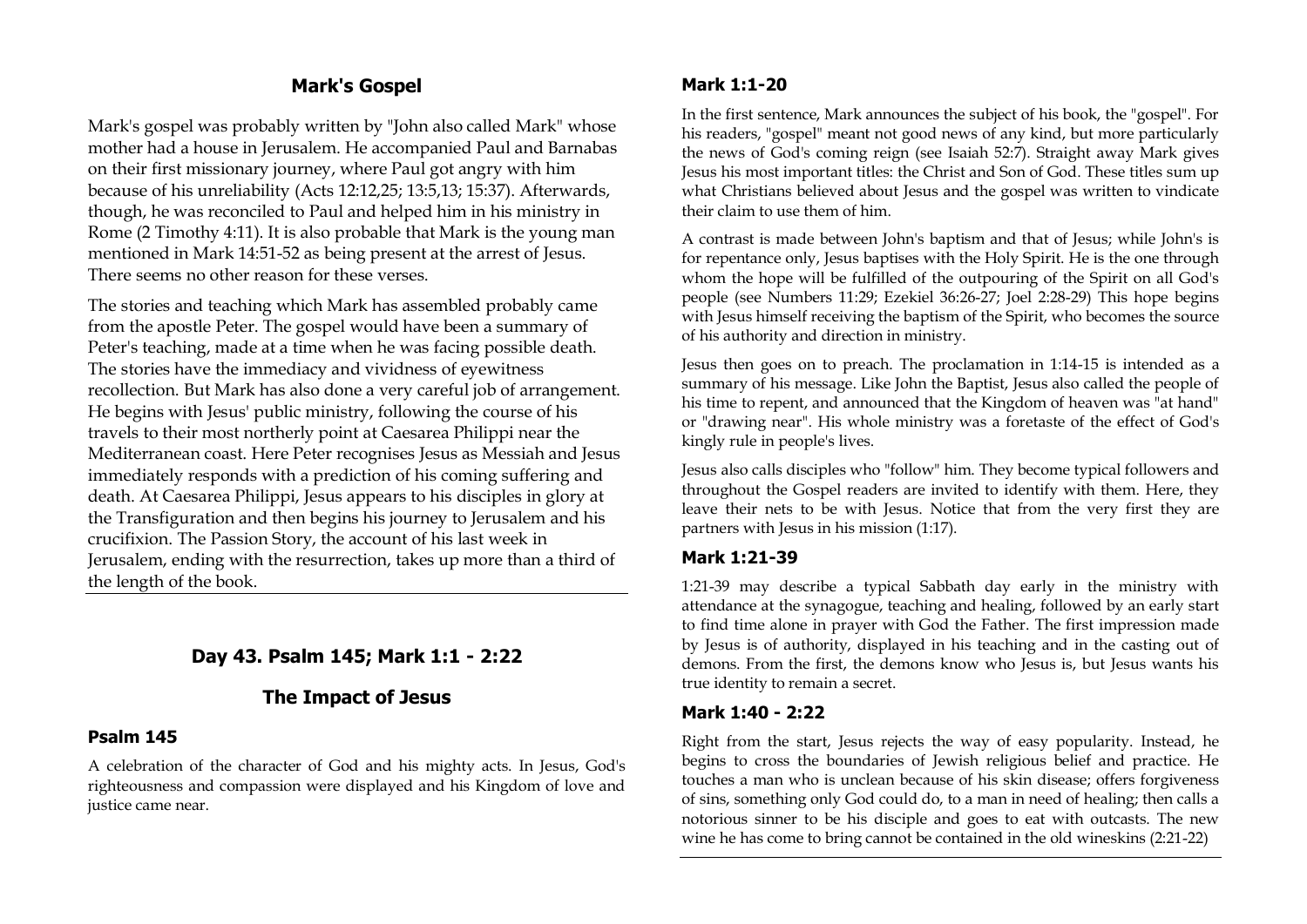**Day 44. Psalm 57; Mark 2:23 - 4:34**

#### **The Demand of Jesus**

#### **Psalm 57**

The writer is on the receiving end of a barrage of criticism, but takes refuge in the praise of God.

## **Mark 2:23 - 4:34**

In these early chapters are several verses which summarise the rapidly developing situation in Jesus' teaching ministry. First, he comes into Galilee preaching the good news (1:14-15); he travels throughout Galilee (1:35-39); the crowds force him to stay outside the towns (1:45); he begins to challenge the assumptions of the religious leaders (2:8); until finally he is propelled into open conflict with them (3:6).

2:1 - 3:6 is a group of stories charting the progress of the conflict. By placing it at the beginning of the gospel, Mark shows that it began early on. Jesus crossed the boundaries of Jewish belief and practice: touching lepers, offering forgiveness of sins, calling a tax-collector, accepting the hospitality of outcasts, and finally breaking the Sabbath. The Pharisees interpreted plucking grain in the fields as reaping and therefore a violation of the Sabbath. Jesus recalls an incident when David was in flagrant breach of the Law because the needs of his men came first. The Pharisees' interpretation of the Law ignores its whole purpose, which is to serve human needs.

Beneath the surface, Mark gives us a glimpse of the Jesus' feelings: compassion (1:41), anger and distress (3:5). In 3:1-6 he encounters a case of real human need where the Law as interpreted by the Pharisees only hindered him from helping. Throughout his ministry, Jesus combined argument (2:8-11,19-22,25-28; 3:4) with deep feeling. In response to the plot against him, Jesus withdraws (3:7) and chooses disciples who will share the ministry with him. The first part of their task was simply to be with Jesus (3:14); only then would they be sent out.

The conclusion to the first stage of these arguments comes in 3:20-30. What is really going on? Is Jesus mad or possessed or is he taking on the forces of evil and defeating them? The teachers of the law think they have a right to sit in judgement on Jesus, but in fact by failing to recognise the Kingdom of God in action they bring a judgement on themselves far more serious (3:28-30).

The parables take up the theme of judgement present in the proclamation of the Kingdom. When Jesus preaches it is necessary to hear with faith (4:24-25). His method of using stories which challenge the hearers means that those without faith fail to understand the message. The quotation from Isaiah 6:9-10 emphasises this point. In that passage, God tells Isaiah that his preaching will act like a judgement on Israel, since they will *hear* his words but fail to *heed* them. Only a small number, a "remnant" will be saved. The effect of Jesus' ministry of teaching and healing will be to bring judgement on Israel while separating out a small number who put their faith in him. But from those small beginnings, great things will grow (4:20,26-32).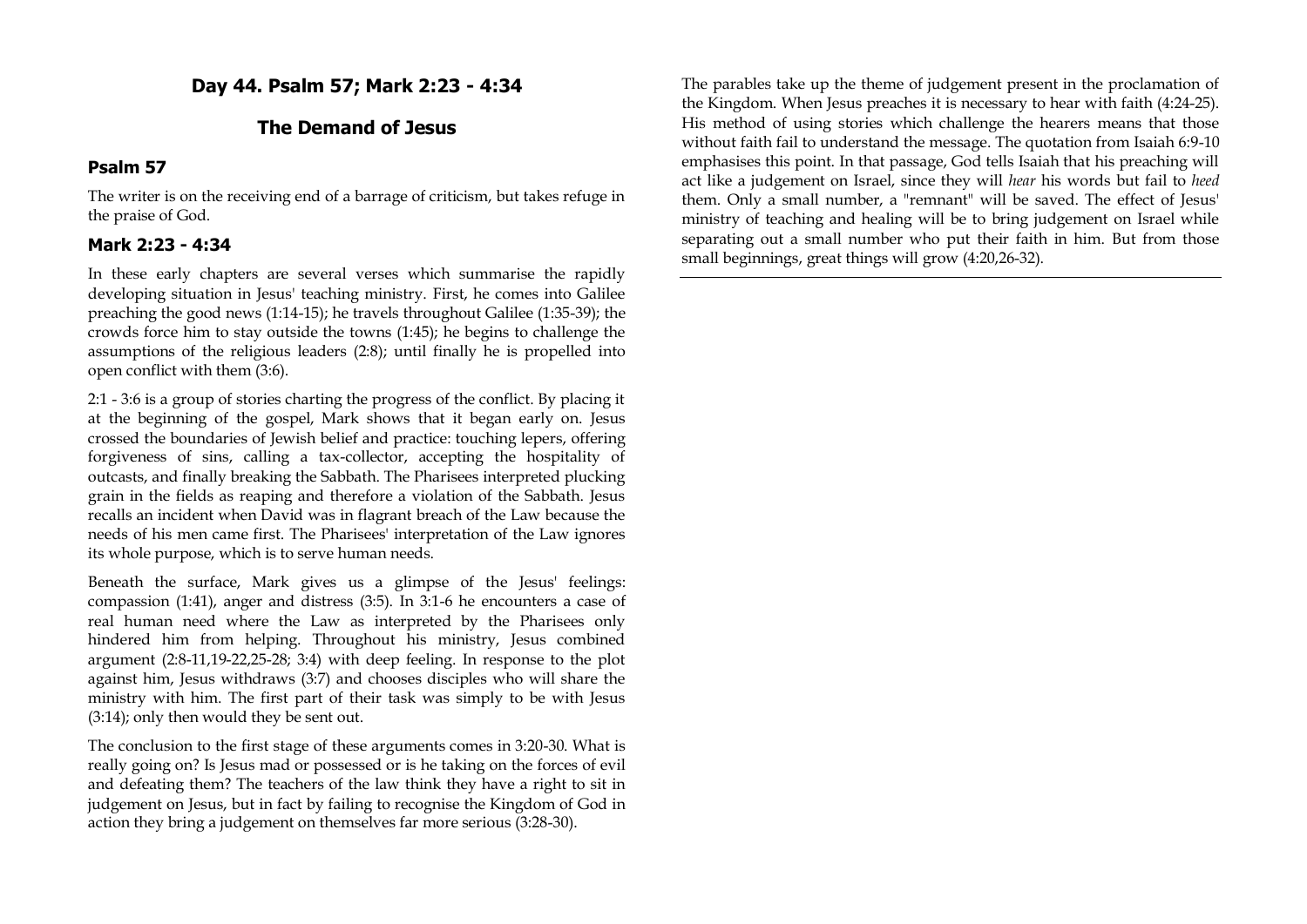**Day 45. Psalm 103; Mark 4:35 - 6:29**

#### **The Response to Jesus**

#### **Psalm 103**

A celebration of God's rule of compassion and grace, the characteristics demonstrated in the ministry of Jesus.

#### **Mark 4:35 - 6:29**

A man who speaks and acts with authority demands a response. In the earlier chapters, Mark shows Jesus' authority as a teacher, over evil spirits and disease, and in his claim to forgive sins. In this passage Jesus demonstrates his authority over the forces of nature (4:39) and over death (5:39-42).

His authority raises the question of just who Jesus is. Nowhere does he openly claim to be the Messiah. It is only the demons who know all about him (5:7). These chapters show us a variety of responses to Jesus in preparation for Peter's declaration of faith at Caesarea Philippi (8:29). The teachers of the Law (3:22-30) and his own family (3:31-end) fail to believe in him. The disciples wonder at Jesus' authority over the elements, but they don't know who he is either (4:40-41).

The theme of faith, already introduced at 2:5, now comes to the fore. First, faith in Jesus is the way to healing. On the way to Jairus' house, a vast crowd presses upon Jesus and jostles him, but the only one healed is the one who touches him with faith (5:28,34). Faced with the death of his daughter, Jesus challenges Jairus to put his faith in him, and later puts the unbelieving mourners outside.

Secondly, faith is required to recognise who Jesus is. At Nazareth, where there is little faith, he can do only a few miracles (6:5-6). Presumably the inhabitants are too familiar with Jesus to recognise in him anything special (6:2-4). Finally Herod sees no more in Jesus than John the Baptist restored to life (6:16). The various opinions canvassed in 6:14-15 anticipate the answer the disciples give to Jesus' question at 8:27-28.

Jesus has been preparing his disciples to be sent out (3:14). In Gentile country, he tells the restored demoniac to tell his friends what the Lord had done for him (5:19-20). Now, in 6:6-13 the disciples are sent out to preach with authority over evil spirits. They return at 6:30. The mission of the Twelve during Jesus' lifetime is a sign of what is to come after the resurrection.

The death of John the Baptist is a sign of what is to come for Jesus. His ministry began when that of John the Baptist was brought to an end by his imprisonment (1:14) Jesus recognised John as the forerunner to his own coming (9:11-13). He must also have recognised that John's fate was likely to be his too.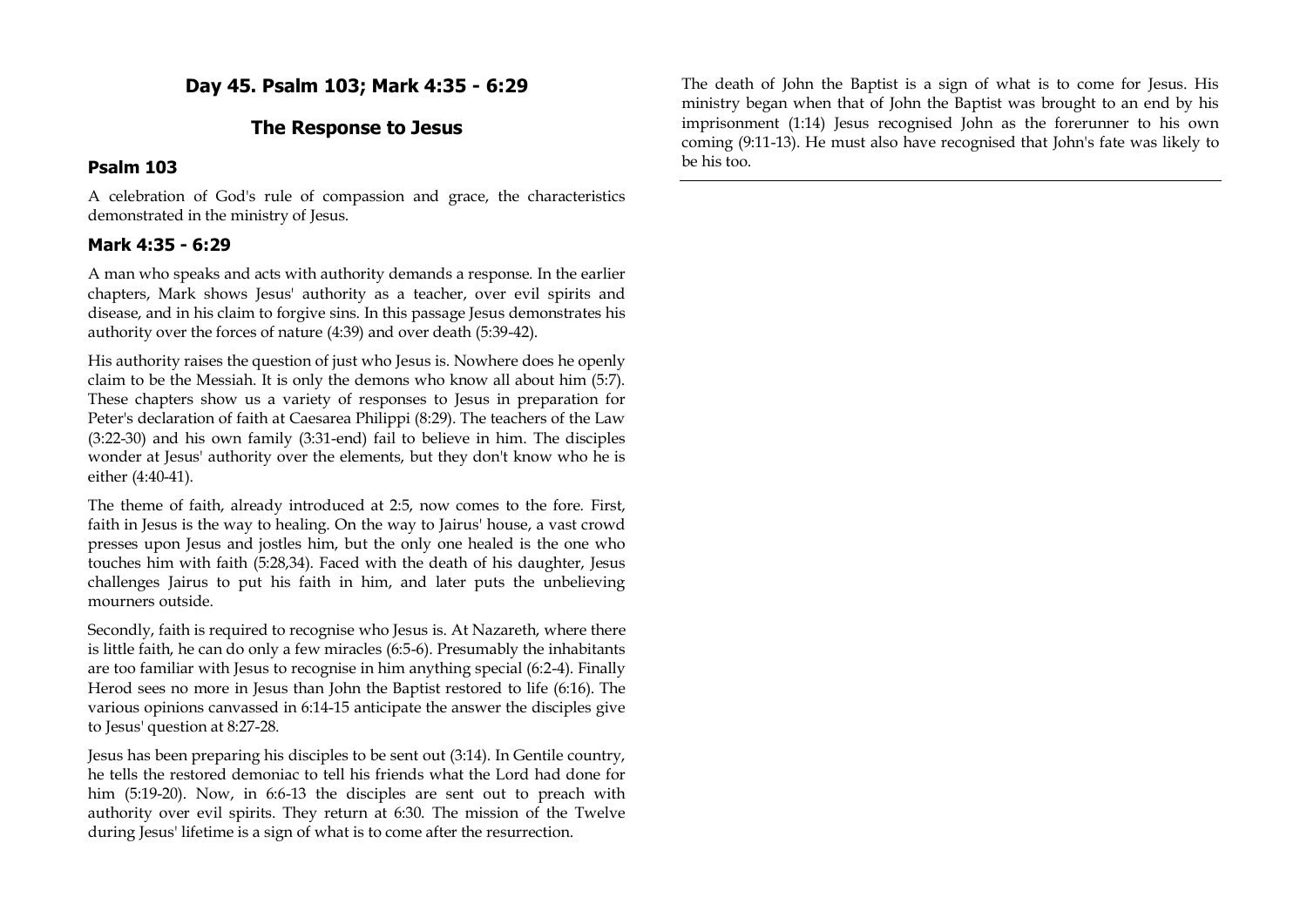**Day 46. Psalm 40; Mark 6:30 - 8:21**

# **The Teaching of Jesus**

#### **Psalm 40**

The writer sets his heart to obey God and asks God to deliver him from his own failings and the hostility of others.

## **Mark 6:30 - 8:21**

Jesus' public ministry in Galilee is ending and he begins to retreat northwards from Galilee, perhaps because of the threat from the religious authorities and also from Herod, who suspected Jesus of being a resurrected John the Baptist (6:16; 8:15). His attempts to avoid publicity, such as taking the men brought to him for healing aside (7:33; 8:23), are continually frustrated (6:31-33, 7:24,31,36, 8:10,13).

In this section, the image of food is used for teaching or spiritual feeding. Like the prophet in Isaiah 55:1-13, Jesus is the provider of abundant and satisfying food, far better than the teaching they have previously been subjected to, the teaching of the Pharisees.

Mark contrasts Jesus' teaching and that of the Pharisees directly in the passage on tradition in chapter 7, but this is carefully and deliberately placed between the two great feeding miracles. In 6:34 Jesus encounters a large crowd which he likens to sheep without a shepherd. This means that the Pharisees, who should have been the shepherds, have failed and Jesus responds both by teaching the crowd himself and later by demonstrating the coming of the Kingdom with miracles of healing (6:53-56). When it emerges that the crowd have no food, Jesus tells the disciples to feed them. They have just returned from a teaching mission (6:30) but they fail to understand what he means, so Jesus performs the first feeding miracle. Their dullness over the feeding is emphasised when they fail to understand the significance of Jesus' walking on the lake (6:51-52).

Then follows the direct confrontation with the Pharisees over the Law. Their rules of behaviour stress outward conformity rather than inward holiness (7:14-23). Their teachings are not from God but based on human tradition (7:6- 8) and nullify the word of God (7:13). The message of this whole section, based on the authority of Jesus already shown from 1:22 onwards, is that the teaching that Jesus brings makes the tradition of the Pharisees redundant (7:19).

From 7:24 Jesus enters Gentile country. Here again, there is an important conversation about food. The Gentile woman insists that the crumbs from the children's table may also be eaten by (Gentile) dogs (7:27-28). The healing of the deaf and dumb man, the crowd's reaction (7:37) and the feeding of the four thousand symbolically show the teaching of Jesus available to the Gentiles.

The conversation in the boat provides a conclusion to the section emphasising the symbolic meaning of the feeding miracles. The "leaven" of the Pharisees is their unbelief, showed again in the demand for a sign (8:11-12). In contrast the food Jesus gives is abundant and satisfying (8:19-21; see Isaiah 55:1-3). However, at this stage the disciples still do not understand (6:52; 7:18; 8:17).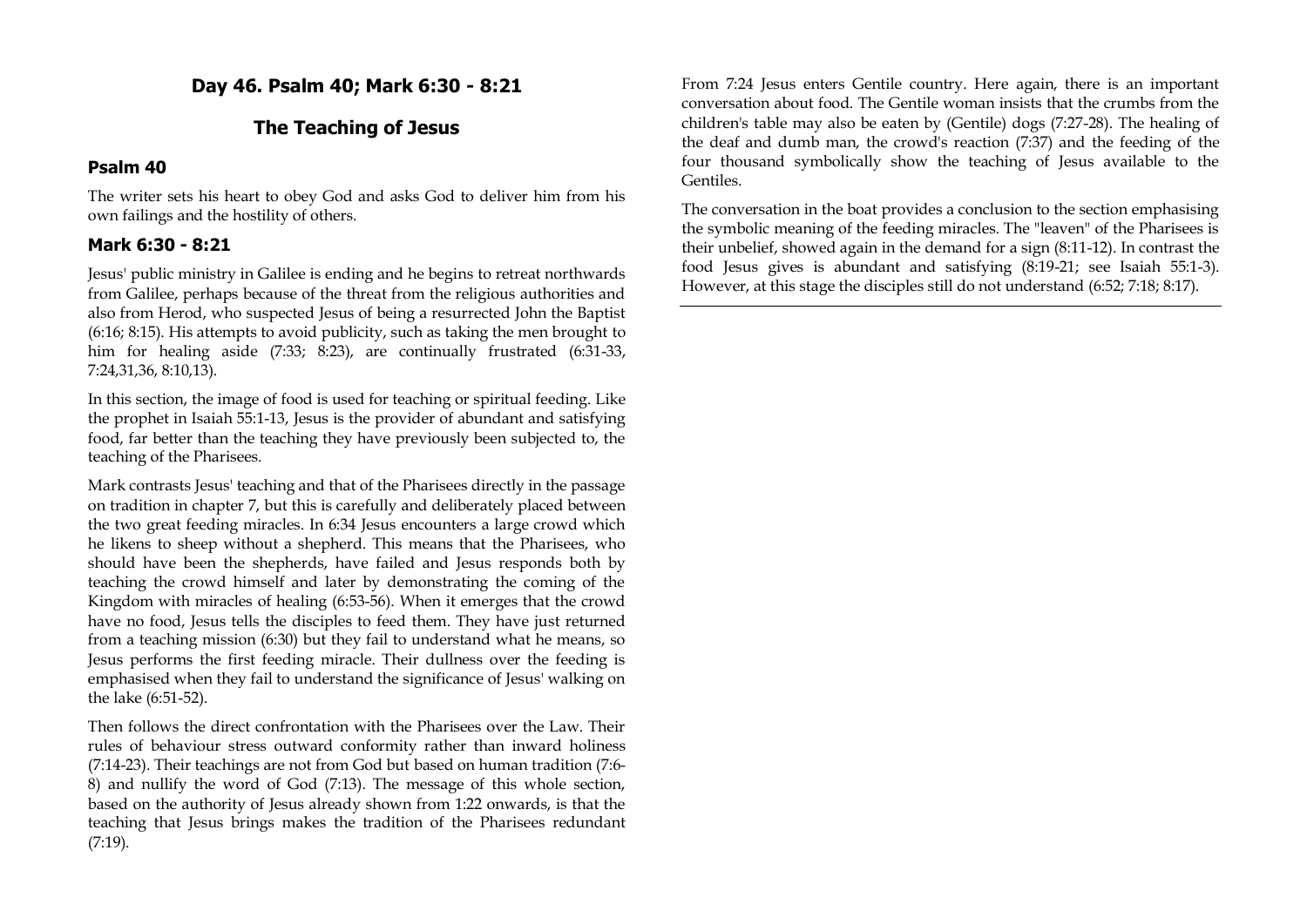# **Caesarea Philippi**

# **Psalm 146**

The gracious and compassionate rule of the Lord.

# **Mark 8:22 - 9:29**

The story of the blind man at Bethsaida (8:22-26) marks the beginning of a new section of the gospel, which ends with the story of another blind man in 10:46-end. In this section Jesus withdraws from public attention and concentrates on teaching his disciples (9:30-31). But the disciples are like the first of the two blind men. Previously they had been completely blind (4:41; 8:17-21) but now they see partially (8:32-33; 9:28-29,33-34,38; 10:13,24,32,35- 37). In particular, this section includes three predictions by Jesus of his coming suffering and death, none of which the disciples understand (8:31-32; 9:30-32; 10:32-38).

At Caesarea Philippi, Peter at last recognises Jesus as the Messiah. But straight away Jesus has to begin to teach his disciples that he will not be the kind of Messiah they expect, and that being his followers will not be what they expect either. For us as for Jesus, suffering is to precede glory.

Here, as in many places, the Gospel shows clearly how it was written as a teaching manual for the contemporary church. Mark is pointing a lesson for contemporary disciples of Jesus. We may believe in Jesus as the Christ but fail to recognise his vocation as the suffering Son of Man. In the events of Caesarea Philippi the themes of Jesus' suffering and glory are brought together. He is the Christ, the Son of God, and his disciples behold his glory on the Mount of the Transfiguration, but his call from God is to suffer and die. Likewise, the followers of the suffering Messiah must be prepared to suffer themselves before they see the kingdom of God come with power (8:34 - 9:1).

After the glimpse of glory at the Transfiguration, Peter James and John come face to face with failure, opposition, unbelief and shaky belief (9:14,19,24). Mark is showing us that any "mountaintop experience" in Christian life has to be followed by descent into the valley of the everyday. But Jesus is Lord in these situations also.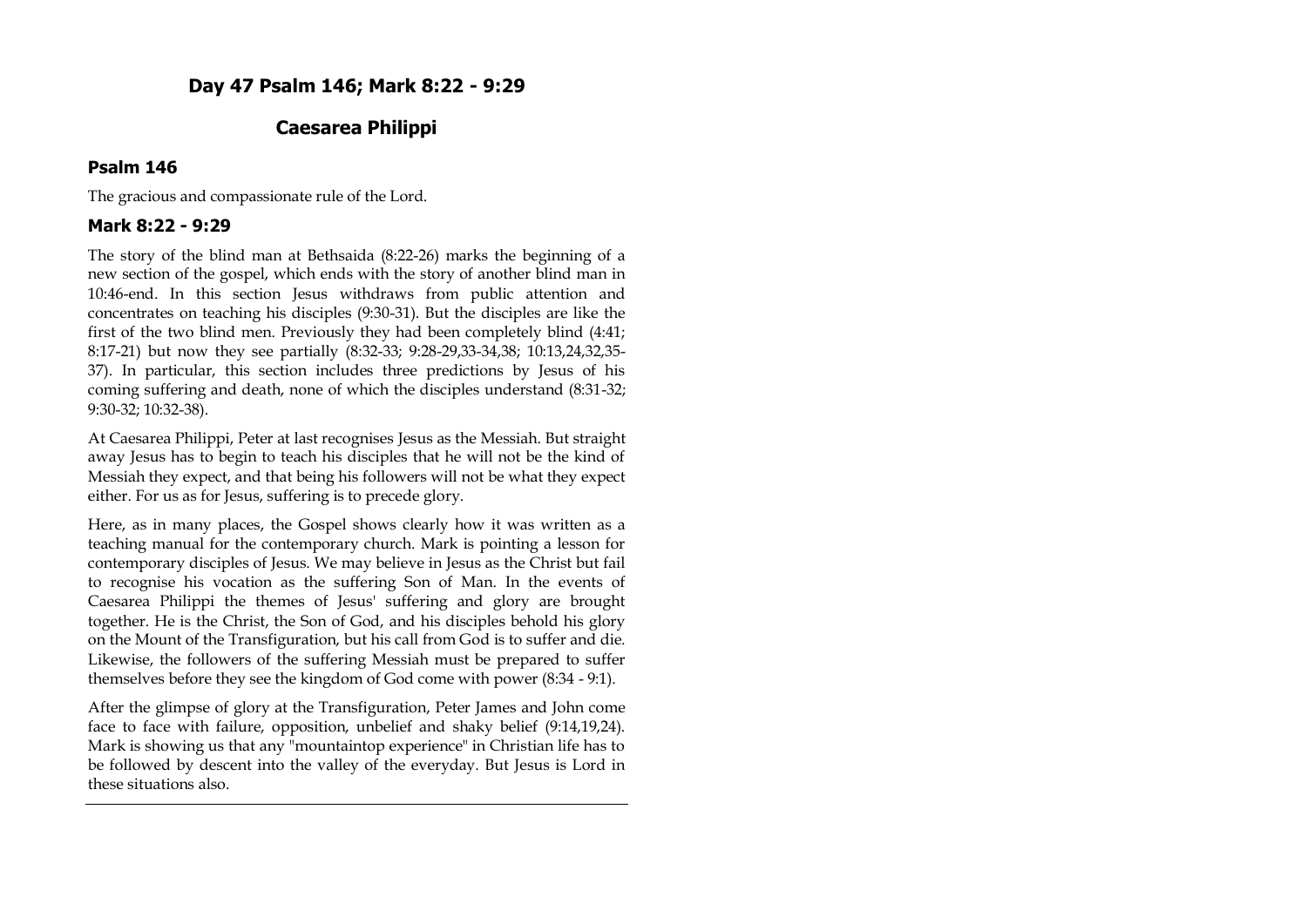**Day 48. Psalm 25; Mark 9:30 - 10:end**

## **The Journey to Jerusalem**

#### **Psalm 25**

The ways of the Lord are a way of life. The writer is aware of his own problems and failings, but his desire is to follow the Lord's way.

## **Mark 9:30 - 10:end**

As Jesus made his final journey to Jerusalem, he concentrated on teaching his disciples the way of life appropriate to the Kingdom of God (9:31). His teaching is punctuated by reminders of his approaching death (9:30-32, 10:32- 34,45). Its theme is the kind of community the Christian Church is to be, one which reflects the character of Jesus as Messiah.

Several of the teaching sections emphasise humility and servanthood (9:35), culminating in the great words of 10:42-45, where Jesus sums up his own vocation. There are to be no distinctions of status in the Kingdom. Children, who in Jesus day were considered unimportant, are to be welcomed (9:36-37; 10:13-16). There is to be no sectarianism, or separation into exclusive groups; no one who confesses the name of Jesus is to be excluded on the basis of some more rigorous test of affiliation (9:38-41).

Exaggeration and humour are techniques Jesus often used to emphasise his message and make it memorable. Reading passages like 9:42-48 it is necessary to imagine the tone of Jesus' voice as he says it. He is not recommending selfmaiming, which would conflict with the demands of Christian stewardship! His point is the importance of avoiding sin. The same technique is used at 10:25.

In 10:1-12, Jesus leaves instructions for his followers on the question of divorce, but notice that while Jesus points the Pharisees to the original intention behind the institution of marriage, it is to the disciples that he enjoins the commitment to the permanence of marriage. This point is made even clearer in Matthew 19:1-12, where Jesus' words have been expanded to apply them to a wider range of situations.

Jesus' teaching on wealth is revolutionary. Like the Jews of their day, the disciples would have seen wealth as an indicator of God's approval. This is why they find Jesus' words hard to believe (10:26). In the Christian Church, wealth is to be used in the service of the poor and/or renounced in favour of the eternal rewards which God gives (8:36; 10:21,29-31).

This section of the gospel is brought to an end by another story about a blind man, but this time one who shows what the disciples should be. The blind man at Bethsaida (8:21-26) with his period of partial seeing illustrates the disciples in this section. In contrast, Bartimaeus calls on Jesus by one of his Messianic titles. To James and John and to Bartimaeus, Jesus asks the same question: "What do you want me to do for you?" But whereas the brothers ask for status and power, Bartimaeus asks for his sight (10:36-37,51), calling Jesus "Rabboni" or "my teacher." And unlike the disciples, who hang back amazed (10:32), Bartimaeus follows Jesus on the road, the road that will soon lead to the cross (10:52).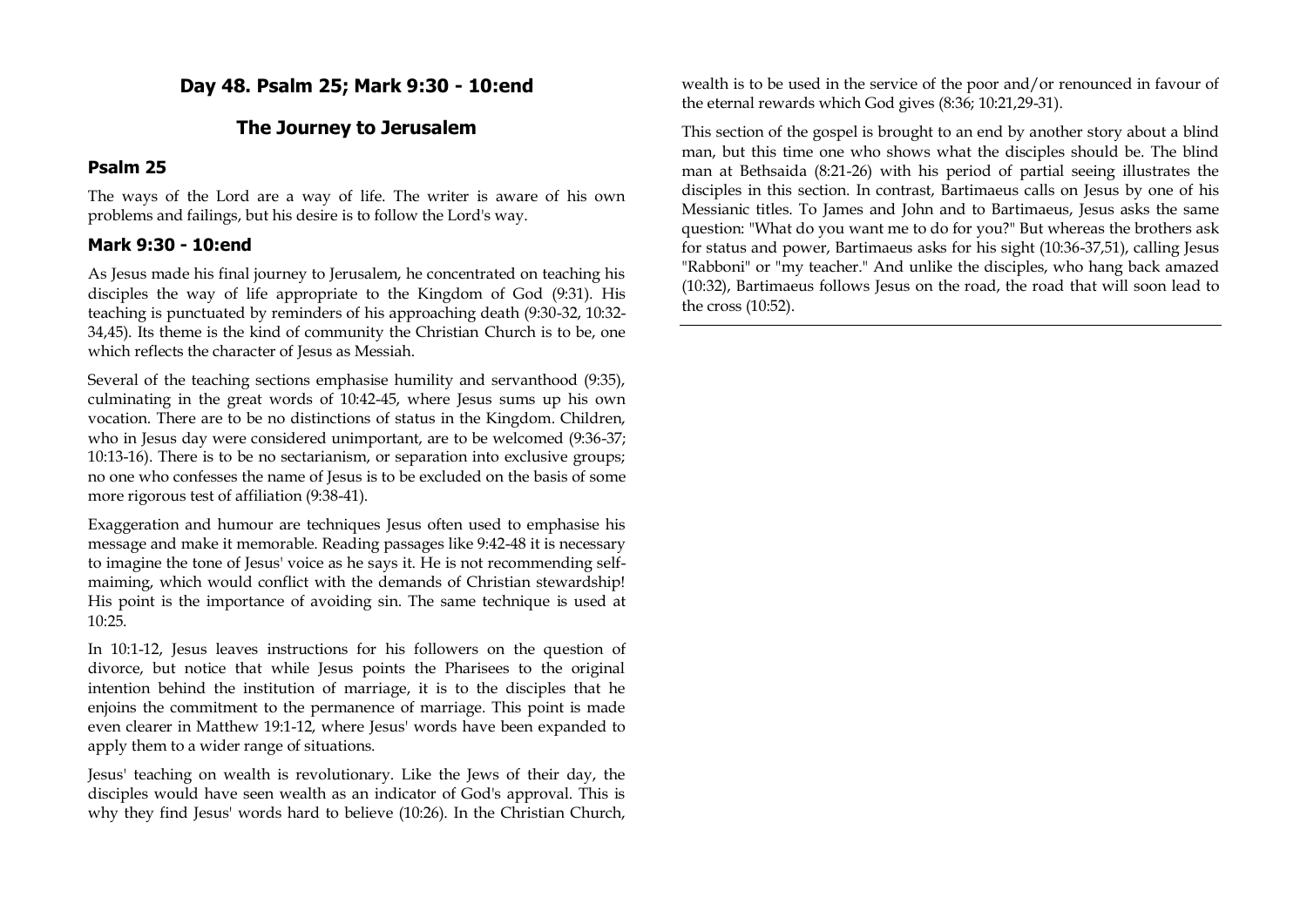## **Day 49. Psalm 24; Mark 11 - 12**

#### **The Week in Jerusalem**

#### **Psalm 24**

A psalm for a procession into Jerusalem.

#### **Mark 11 - 12**

The "Passion Narrative", the account of the last week of Jesus' life from the triumphal entry into Jerusalem to the crucifixion and resurrection, takes up a large part of all the gospels. Its dominating theme is the collision between Jesus and the established religious system of the Jews, which eventually leads to his crucifixion. Jerusalem is to be judged for its failure to receive its Messiah. As Jesus enters the city, the words of the crowds emphasise their expectations of a triumphant, reigning Messiah. In fact, it is the beginning of the end for the religious authorities. The cursing of the fig tree (11:12-21) is a comment on the significance of the cleansing of the Temple, an acted parable on the fate of the fruitless religious system.

In 11:27-33 all sections of the leadership confront Jesus at once and refuse to accept his authority. Then follows a parable in which the tenants of the vineyard refuse to accept the authority of the owner. The vineyard was an established image for the Jewish nation (see Isaiah 5:1-7; Psalm 80:8-end; Jeremiah 2:21). As in previous chapters, there are hints of the inclusion of the Gentiles in God's people. The Jerusalem leaders have kept them out (11:17), but God will give them the vineyard (12:9).

Jesus then confronts the members of each of the dominant religious parties separately, and contradicts their fundamental assumptions. The Pharisees were popular with many of the Jews because they resisted co-operation with the pagan authorities. Their question was intended to put Jesus on the spot by forcing him to side either with the Romans or with popular opinion. The coin Jesus was shown would have referred to the emperor as "Lord", a title Jesus also claimed (11:3). The Sadducees, while co-operating with Rome, did not believe in the resurrection. Jesus refutes them from the Books of Moses, the only part of Scripture they took to be authoritative (12:26).

The question about the Law (12:28-34) demonstrates Jesus' positive position. He goes to the heart of the Law, the command to love God and to love one's neighbour. His argument from Psalm 110 shows where he stands in relation to the expected Messiah. Already he had claimed the donkey with the words,

"The Lord needs it" (11:3). But who is the Lord? The crowd expected him to restore the kingdom of David (11:10). But Jesus challenges their ideas of who "the Lord" is to be. He will not be a conquering king in the mould of David, but someone greater still.

Finally, Jesus condemns the teachers of the law for their hypocrisy and abuse of power. 12:38-40 is nicely contrasted with 12:41-44. While the wealthy and self-important teachers devour widows' houses, a poor widow gives to God everything she has.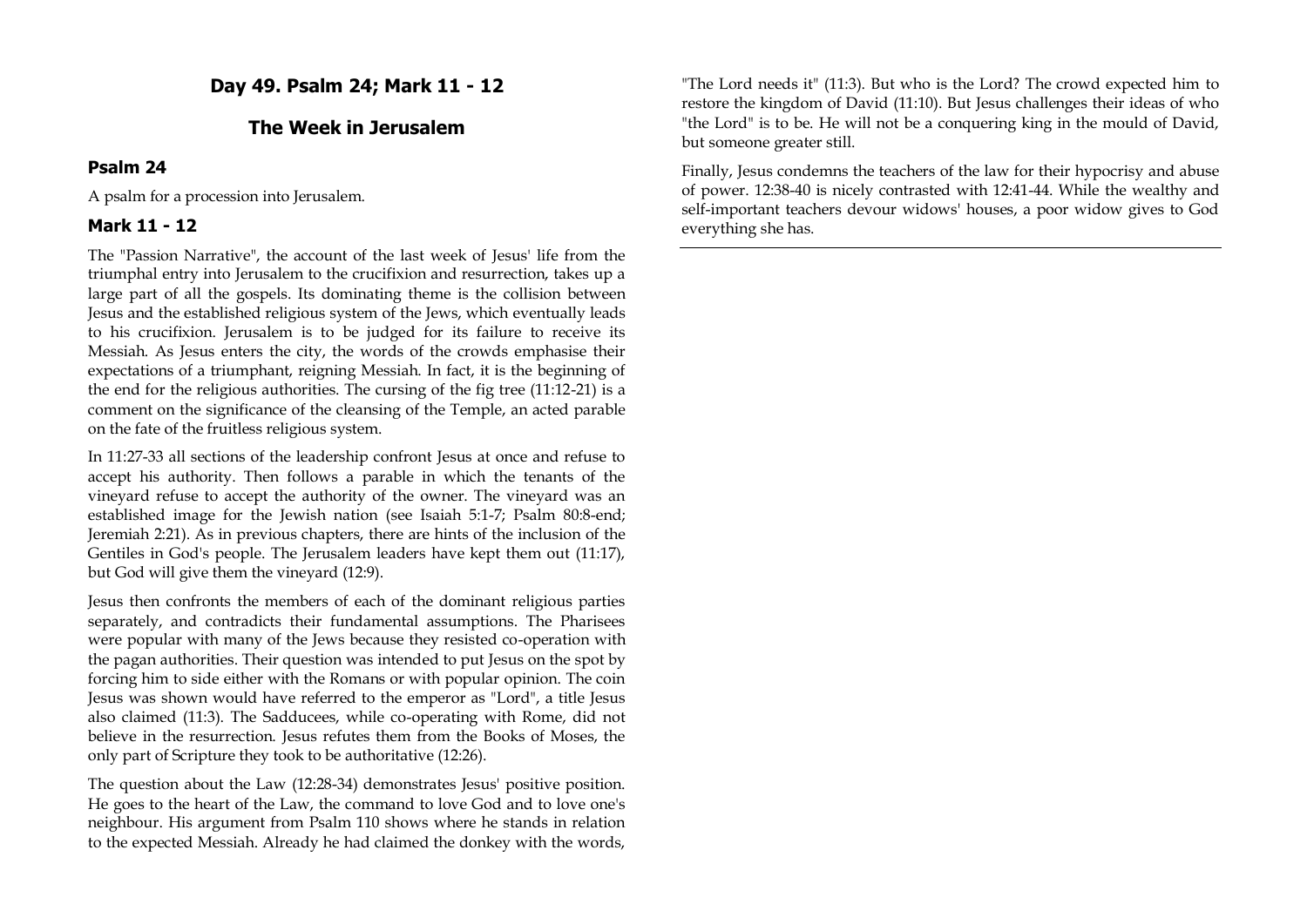## **Day 50. Psalm 56; Mark 13:1 - 14:42**

#### **Judgement on Jerusalem**

#### **Psalm 56**

Under persecution, the writer commits his case to God.

# **Mark 13**

This chapter is known as the "Little Apocalypse". It is a prophesy of judgement on Jerusalem (13:2,4). Jewish apocalyptic literature was a style of writing common around the time of Jesus and included, as a major theme, the "Messianic woes". This was a time of tribulation to be experienced by the Messianic community (the Jews), which would end with the intervention of the Messiah, who would destroy the enemies of the community and establish the Kingdom of God, in which the "saints (or "chosen") of the Most High" would rule (see Daniel 7:9-18). The theme is considerably expanded in other books in the Apocrypha to the Old Testament.

Against the background of this established expectation, Jesus makes the following points:

- 1. Jesus himself is the Messiah. It is he who receives the Kingdom (13:19-27; see Daniel 7:13-14).
- 2. The Messianic community is not the Jews but the Christians. They are the 'elect' (13:20,27) who undergo tribulation (13:6-13). Jesus warns them to flee from Jerusalem (13:14-18) and when the Romans attacked in 70 A.D. that is what the Christians in Jerusalem did. Hebrews 13:13-14 may be a similar warning.
- 3. Jerusalem is not to be saved, as the Jews expected, but destroyed (13:1-2, see 12:9-11).

Writing before the event, Mark may have expected the fall of Jerusalem to be the final catastrophe predicted in the apocalyptic writings. Thus, at 13:24 his account moves straight on to the end of the age. By the time the gospels of Matthew and Luke were written, Jerusalem had fallen and the end of the world had not come. The writers, and all Christians, had to think again about the Second Coming and the meaning of Jesus' words (see 2 Peter 3:8-10).

## **Mark 14:1-42**

The development of the Jewish plot goes hand in hand with Jesus' awareness of it (14:8,18) and he takes care not to reveal the place of the Last Supper to Judas. It is not Judas' defection which is the cause of Jesus' death, but the will of God expressed in Scripture. Nevertheless, like Jerusalem, which was refusing its Messiah, the judgement on the renegade will be severe (14:21). The words over the bread and wine at supper bring to full expression previous hints that Jesus' suffering will be for the salvation of the world (14:22-25; see 10:45).

Jesus now faces the crisis of his life. If he compromises he may avoid death, but if he continues to preach and live the will of God he will be arrested. His choice is to remain faithful to God's will. In the garden of Gethsemane, Jesus takes on his own "Messianic woes" and asks Peter, James and John to watch with him. Their failure points us all to the need of greater fortitude in time of trial (14:37-38; see 13:35-37).